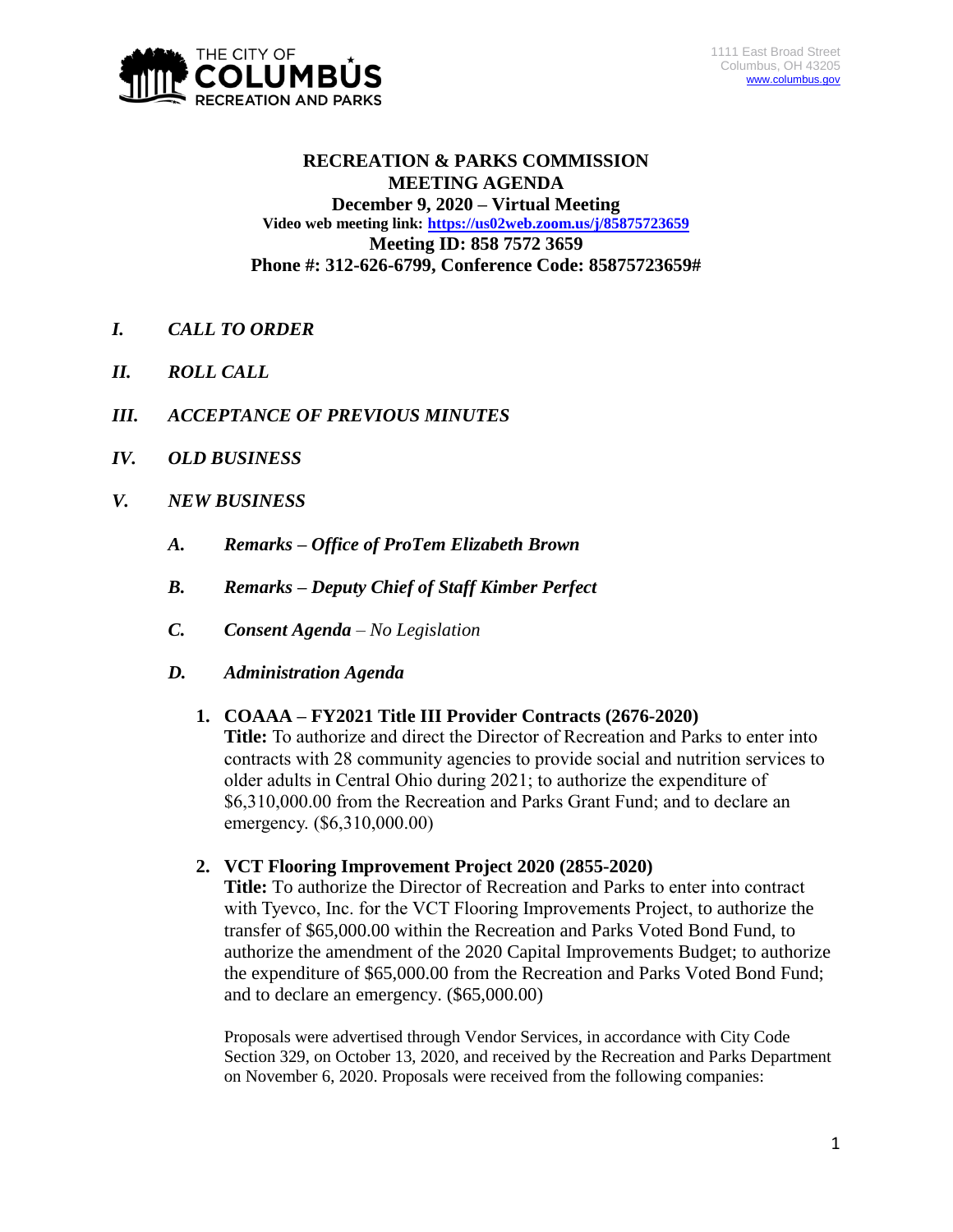

| Company                                               | <b>Status</b> | Amount      |
|-------------------------------------------------------|---------------|-------------|
| Tyevco, Inc.                                          | (MAJ)         | \$56,235.00 |
| ProCon Professional Construction Services, Inc. (MAJ) |               | \$57,447.00 |
| Mann Roofing & Construction                           | (MBE)         | \$76,644.00 |
| Bomar Construction Co., Inc.                          | (MAJ)         | \$76,725.00 |
| <b>Columbus Abatement Company</b>                     | (MAJ)         | \$81,990.00 |

After reviewing the bids that were submitted, it was determined that Tyevco, Inc. was the lowest and most responsive bidder. Tyevco, Inc. and all proposed subcontractors have met code requirements with respect to prequalification, pursuant to relevant sections of Columbus City Code Chapter 329.

#### **3. Hoover Reservoir Amenities - Preliminary Engineering (2856-2020)**

**Title:** To authorize the Director of the Recreation and Parks Department to enter into contract with CESO Inc. to provide preliminary engineering services for the Hoover Reservoir Amenities project; to authorize an expenditure of \$45,980.00 from the Recreation and Parks Voted Bond Fund; and to declare an emergency. (\$45,980.00)

Proposals were advertised to five pre-qualified architecture and engineering firms that were pre-qualified through the bi-annual Request for Statement of Qualification (RFSQ) process through Vendor Services, in accordance with City Code Section 329, on October  $27<sup>th</sup>$ , 2020 and received by the Recreation and Parks Department on November 10<sup>th</sup>, 2020. Request for proposals were sent to the following companies:

| Company                               | <b>Status</b> | Amount |
|---------------------------------------|---------------|--------|
| Mannik & Smith (Columbus)             | <b>MAJ</b>    | N/A    |
| DLZ (Columbus)                        | <b>MBE</b>    | N/A    |
| Environmental Design Group (Columbus) | <b>MAJ</b>    | N/A    |
| Stone Environmental (Columbus)        | <b>FBE</b>    | N/A    |
| CESO Inc. (Columbus)                  | <b>MAJ</b>    | N/A    |

\*Note, design contracts are quality based selections and not based on price. Costs were not requested nor where they part of this evaluation.

Out of the five requests for proposals sent, only DLZ and CESO Inc. responded. In accordance with City Code, a selection team evaluated the proposals and recommended CESO Inc. be selected to perform the work. The firm was chosen based on their referenced projects, experience, qualifications, availability, timeline, and project approach.

## **4. Goodale Park UIRF 2020 Improvements Construction (2857-2020)**

**Title:** To authorize the Director of the Recreation and Parks Department to enter into contract with Tyevco for the Goodale Park 2020 UIRF Improvements**;** to authorize an expenditure of \$437,500.00 from the Urban Infrastructure Recovery Fund (UIRF); to authorize an expenditure of \$3,500.00 from the Urban Infrastructure Recovery Fund (UIRF) for interdepartmental inspections and fees; and to declare an emergency. (\$441,000.00)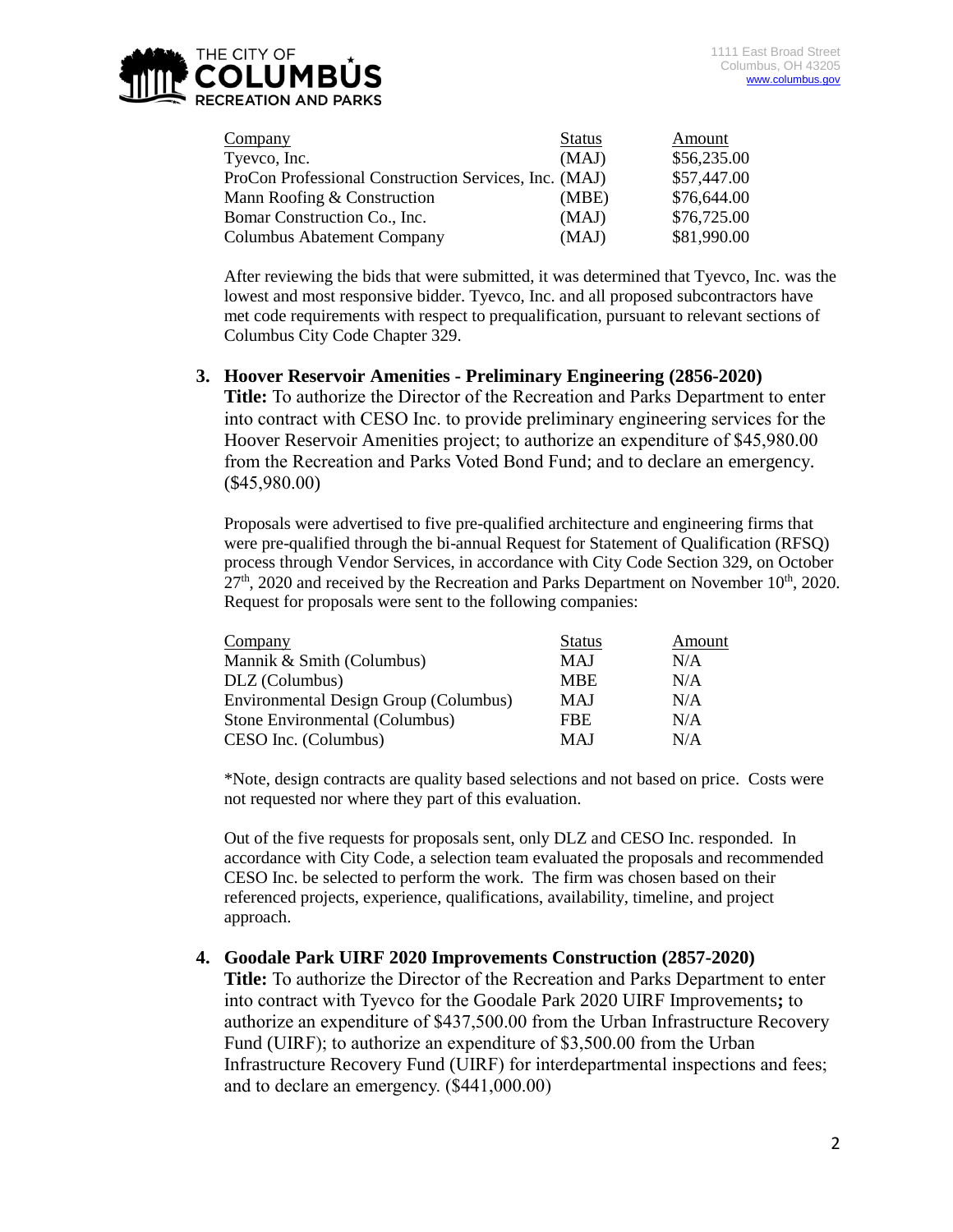

Proposals were advertised through Vendor Services, in accordance with City Code Section 329, on October 27, 2020 and received by the Recreation and Parks Department on November 19, 2020.

| Company                          | <b>Status</b> | Amount         |
|----------------------------------|---------------|----------------|
| <b>Playworld Midstates</b>       | <b>MAJ</b>    | Not Responsive |
| Tyevco Inc                       | <b>MAJ</b>    | \$398,039.00   |
| R.W. Setterlin Building Company  | <b>MAJ</b>    | \$435,200.00   |
| Miles-McClellan Construction Co. | <b>MBE</b>    | \$473,175.00   |

After reviewing the bids that were submitted, it was determine that Playworld Midstates was not Responsive in submitting form B5 Subcontractors per Columbus City Code Chapter 329; Therefore, Tyveco Inc. was found to be the lowest and most responsive bidder and the bid is being awarded to Tyveco Inc.

Tyveco Inc. and all proposed subcontractors have met code requirements with respect to prequalification, pursuant to relevant sections of Columbus City Code Chapter 329.

#### **5. Glenwood Park Improvements 2020 - Engineering (2858-2020)**

**Title:** To authorize the Director of the Recreation and Parks Department to enter into contract Resource International, Inc. to provide field surveys and design services for the Glenwood Park Improvements; to authorize an expenditure of \$23,446.00 from the Recreation and Parks Voted Bond Fund; and to declare an emergency. (\$23,446.00)

Proposals were requested from the Departments General Engineering list on October 19, 2020 and received by the Recreation and Parks Department on October 28, 2020. Proposals were received from the following companies:

| Company                                     | <b>Status</b>  | Amount |
|---------------------------------------------|----------------|--------|
| DLZ Ohio, Inc. (Columbus, OH)               | <b>MBE</b>     | N/A    |
| Environmental Design Group (Columbus, OH)   | <b>MAJ</b>     | N/A    |
| GPD Group (Columbus, OH)                    | <b>MAJ</b>     | N/A    |
| Resource International, Inc. (Columbus, OH) | <b>MBE/FBE</b> | N/A    |

\*Note, design contracts are quality based selections and not based on price. Costs were not requested nor where they part of this evaluation.

In accordance with City Code, a selection team evaluated the proposals and recommended Resource International, Inc. be selected to perform the work. The firm was chosen based on their referenced projects, experience, qualifications, availability, timeline, and project approach.

## **6. CMHA Real Estate Transactions 2020 (2859-2020)**

**Title:** To authorize the Director of the Recreation and Parks Department to work with the Columbus Metropolitan Housing Authority (CMHA) to finalize property rights and ownership for four (4) different locations for which Recreation and Parks and Columbus Metropolitan Housing Authority (CMHA) has standing partnerships in working together and for the community.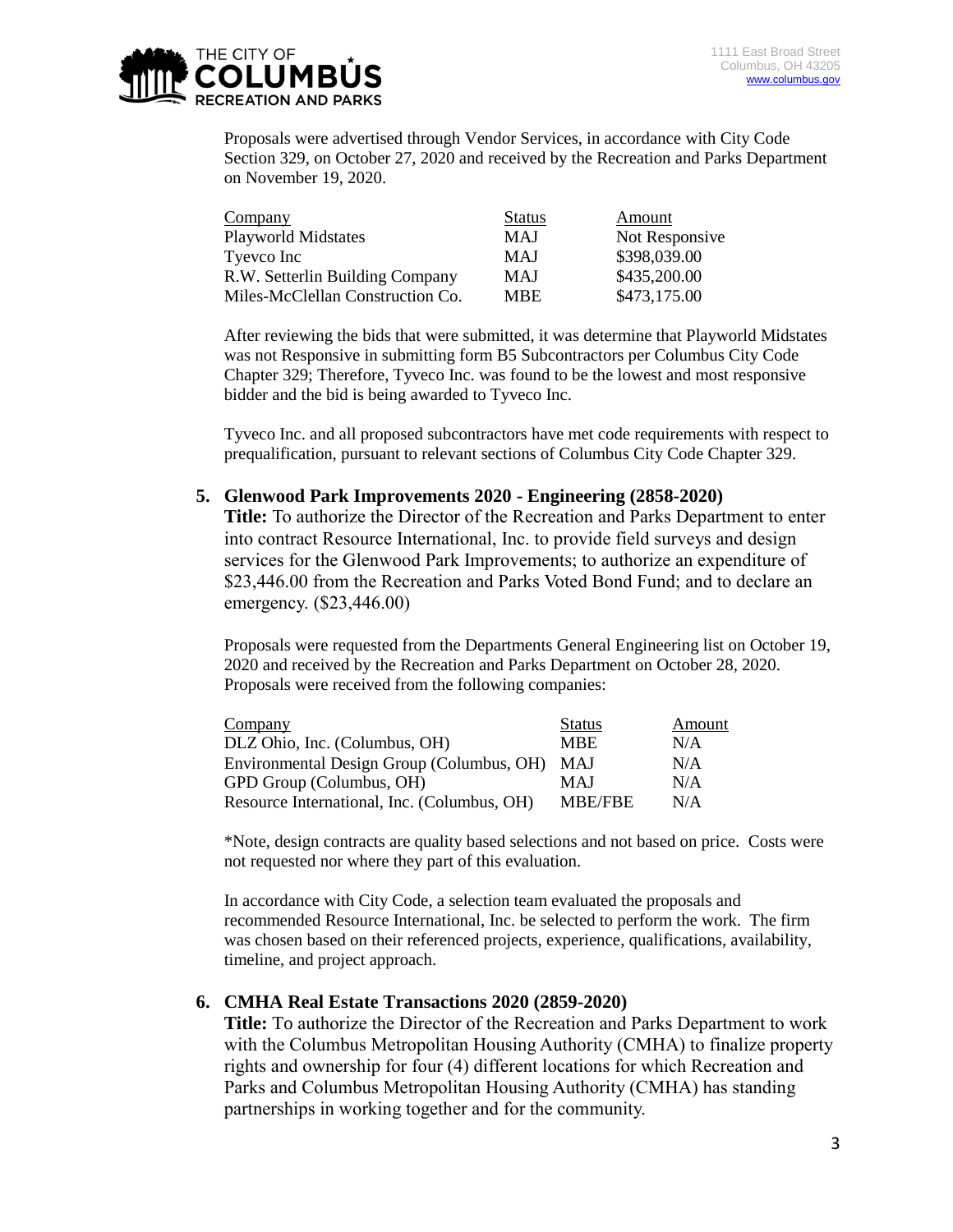

# **7. Parks/Forestry/Golf Equipment 2021 (2860-2020)**

**Title:** To authorize the Director of Finance and Management to enter into various contracts for the purchase of maintenance equipment for the Recreation and Parks Department; to authorize the expenditure of \$829,190.00 from the Recreation and Parks Voted Bond Fund, to establish an Auditor's certificates in the amount of \$829,190.00; and to declare an emergency**.** (\$829,190.00)

## **8. Boat Club Lease Addendum 2020 (2861-2020)**

**Title:** To authorize the Director of Recreation and Parks, with the approval of the Director of Finance and Management and the Director of the Department of Public Utilities to sign an amendment to lease agreements with the Columbus Aqua Ski Club, East Shore Yacht Club, Scioto Boat Club, Buckeye Boat Club, Leather Lips Yacht Club, Hoover Sailing Club, Columbus Sailing Club, the Quarry Homeowner's Association, Hoovergate Homeowner's Association, Jewish Community Center, Hilliard Rowing Association, Dublin Crew, Upper Arlington Crew, Westerville Rowing, and the Ohio State Crew (Hereinafter "Boat Clubs").

#### **9. Phase I 2020 Aquatic Capital Improvement Program (2862-2020)**

**Title:** To authorize the Director of the Recreation and Parks Department to enter into contract with Legat Architects, to provide capital planning and community engagement services for the Phase  $I - 2020$  Aquatics Capital Improvement Plan; to authorize an expenditure of \$306,560.00 from the Recreation and Parks Voted Bond Fund; and to declare an emergency. (\$306,560.00)

Proposals were advertised through Vendor Services, in accordance with City Code Section 329, on August 18, 2020 and received by the Recreation and Parks Department on September 10, 2020. Proposals were received from the following companies:

| Company                    | <b>Status</b> | Amount |
|----------------------------|---------------|--------|
| Legat Architects, Inc.     | MAJ           | N/A    |
| <b>Williams Architects</b> | <b>MAJ</b>    | N/A    |
| Designing Local            | <b>MAJ</b>    | N/A    |
| <b>MSA</b> Design          | <b>MAJ</b>    | N/A    |
| Brandstetter Carol, Inc.   | <b>MAJ</b>    | N/A    |
| David Wince, Ltd.          | <b>MAJ</b>    | N/A    |
| <b>Abbot Studios</b>       | <b>MAJ</b>    | N/A    |
| Moody Nolan                | <b>MBE</b>    | N/A    |
|                            |               |        |

\*Note, design contracts are quality based selections and not based on price. Costs were not requested nor where they part of this evaluation.

In accordance with City Code, a selection team evaluated the proposals and recommended that Legat Architects be selected to perform the work. The firm was chosen based on their referenced projects, experience, qualifications, availability, timeline, and project approach.